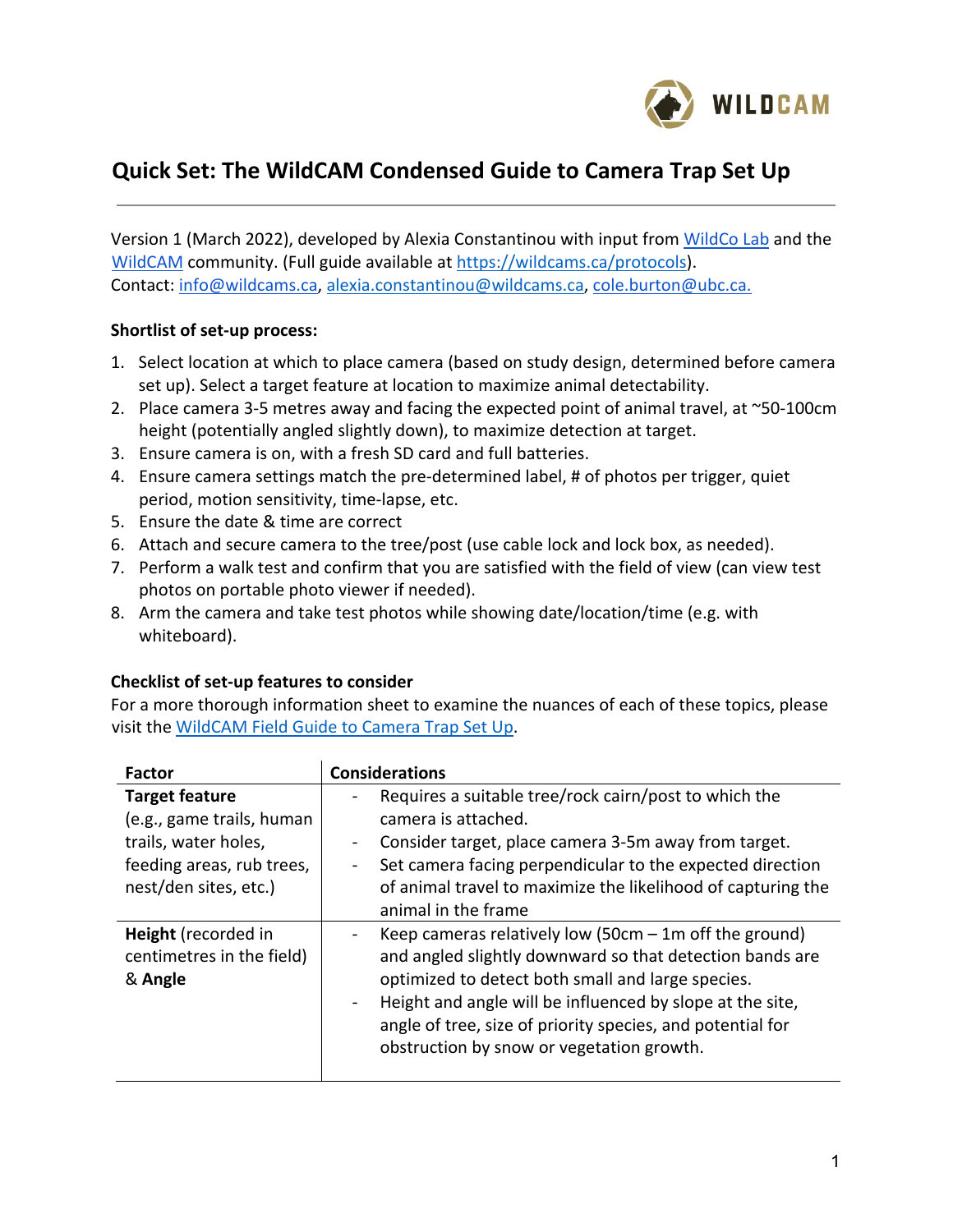

| <b>Direction</b><br>(influences the amount<br>of light reaching the<br>camera) | Try to point camera north to avoid direct light (sun glare<br>can affect photo quality, which is most problematic for<br>cameras facing due east or west, unless there is thick tree<br>cover blocking the sun)                                                                                                                                                                                                                                                                                                                                                                                                                                                                                                                                                                                                                                                                                                                                                                                                                                                                                                                                                                                                                                                          |
|--------------------------------------------------------------------------------|--------------------------------------------------------------------------------------------------------------------------------------------------------------------------------------------------------------------------------------------------------------------------------------------------------------------------------------------------------------------------------------------------------------------------------------------------------------------------------------------------------------------------------------------------------------------------------------------------------------------------------------------------------------------------------------------------------------------------------------------------------------------------------------------------------------------------------------------------------------------------------------------------------------------------------------------------------------------------------------------------------------------------------------------------------------------------------------------------------------------------------------------------------------------------------------------------------------------------------------------------------------------------|
| Lure/attractant<br>(used sometimes to                                          | Critical to follow local regulations & bylaws and obtain<br>$\blacksquare$<br>permits.                                                                                                                                                                                                                                                                                                                                                                                                                                                                                                                                                                                                                                                                                                                                                                                                                                                                                                                                                                                                                                                                                                                                                                                   |
| increase detection rates                                                       | In general, we recommend against the use of bait or lure                                                                                                                                                                                                                                                                                                                                                                                                                                                                                                                                                                                                                                                                                                                                                                                                                                                                                                                                                                                                                                                                                                                                                                                                                 |
| for elusive species)                                                           | for projects focused on unbiased detection of as many                                                                                                                                                                                                                                                                                                                                                                                                                                                                                                                                                                                                                                                                                                                                                                                                                                                                                                                                                                                                                                                                                                                                                                                                                    |
|                                                                                | species as possible.                                                                                                                                                                                                                                                                                                                                                                                                                                                                                                                                                                                                                                                                                                                                                                                                                                                                                                                                                                                                                                                                                                                                                                                                                                                     |
| <b>Visibility</b>                                                              | Ensure camera is not obstructed by vegetation, logs,<br>$\overline{\phantom{0}}$                                                                                                                                                                                                                                                                                                                                                                                                                                                                                                                                                                                                                                                                                                                                                                                                                                                                                                                                                                                                                                                                                                                                                                                         |
| (to minimize false                                                             | boulders (could require repeated clearing of fast-growing                                                                                                                                                                                                                                                                                                                                                                                                                                                                                                                                                                                                                                                                                                                                                                                                                                                                                                                                                                                                                                                                                                                                                                                                                |
| triggers and/or flash                                                          | vegetation).                                                                                                                                                                                                                                                                                                                                                                                                                                                                                                                                                                                                                                                                                                                                                                                                                                                                                                                                                                                                                                                                                                                                                                                                                                                             |
| distortion from                                                                | Estimate and record the visibility in front of camera trap                                                                                                                                                                                                                                                                                                                                                                                                                                                                                                                                                                                                                                                                                                                                                                                                                                                                                                                                                                                                                                                                                                                                                                                                               |
| vegetation)                                                                    | station.                                                                                                                                                                                                                                                                                                                                                                                                                                                                                                                                                                                                                                                                                                                                                                                                                                                                                                                                                                                                                                                                                                                                                                                                                                                                 |
|                                                                                | Take and label site photos facing each of the four cardinal                                                                                                                                                                                                                                                                                                                                                                                                                                                                                                                                                                                                                                                                                                                                                                                                                                                                                                                                                                                                                                                                                                                                                                                                              |
|                                                                                | directions from in front of camera.                                                                                                                                                                                                                                                                                                                                                                                                                                                                                                                                                                                                                                                                                                                                                                                                                                                                                                                                                                                                                                                                                                                                                                                                                                      |
| <b>Camera settings</b>                                                         | Photos vs Videos: Videos require more SD memory, drain<br>batteries quicker, and can be more difficult to process.<br>Unless you are interested in monitoring specific animal<br>behaviours, we recommend focusing on photos.<br>Time-lapse: Allows photos at pre-defined times of day-<br>$\qquad \qquad \blacksquare$<br>useful to ensure camera is functioning and monitor<br>vegetation. We recommend at least 1 time-lapse photo<br>daily at noon (in addition to motion-triggered).<br>No. of photos per motion trigger: dependent on project<br>objectives, but 1 photo usually suffices and saves battery<br>and card memory.<br>Quiet period: Setting a time delay will reduce the number<br>of photos taken of the same individuals if they remain in<br>the detection zone. Setting No Delay may fill your SD card<br>with more photos per detection but could provide<br>important information about when animals leave and<br>enter the detection zone or about animal behaviours.<br>We recommend using Reconyx brand cameras, with<br>motion detection settings of 1 photo per trigger and no<br>delay between consecutive triggers.<br>Sensitivity: Recommend High to capture broadest range of<br>animals, but can be decreased if many false triggers. |

**The most critical instruction related to camera trap deployment is to ensure that the camera is active when you leave the camera trap station**.